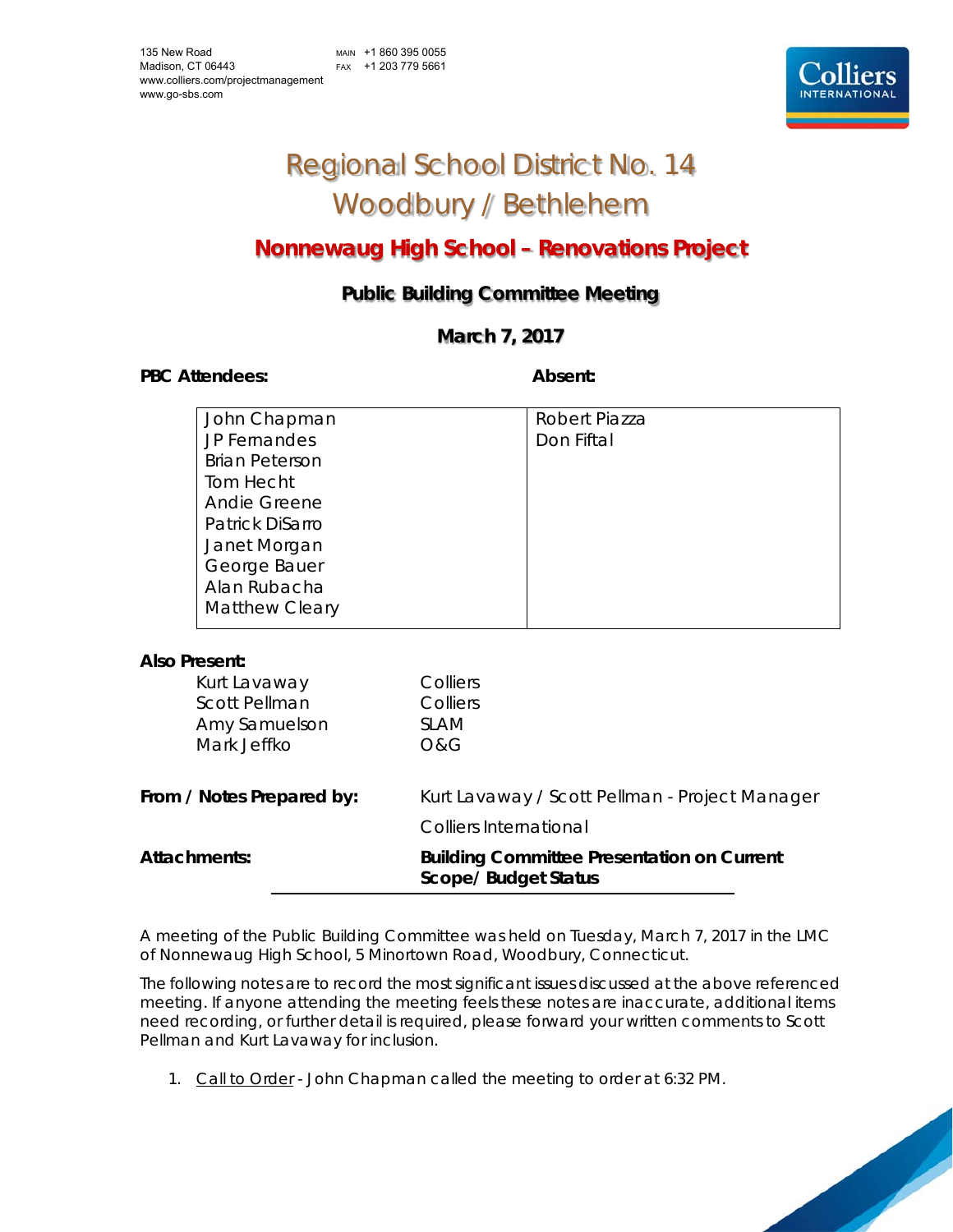

- 2. OPM presentation Kurt Lavaway reported on the following:
	- Design Development (DD) drawings have been distributed for review and were brought to the meeting for anyone to look through. The larger package is the Design Development drawings and the smaller roll of drawings represents the early summer Phase 1 package.
	- The team met with the safety committee to review the VoAg entry. That cost will be broken out in the DD estimate.
	- Monday March 13, 2017 is the inland wetlands meeting.
	- The SCG-042 will need to be approved by the building Committee and BOE for the Phase 1early package prior to the 1:00pm March 29<sup>th</sup> Pre-Bid Conformance Review (PCR) meeting at OSCG&R. The team will present the Phase 1 project to the BOE on March  $20<sup>th</sup>$  and will attend a follow up meeting on March  $27<sup>th</sup>$  if required. The team will look to have the document approved by the Building Committee at the March 23rd meeting. In addition, Building, Fire, and Federal 504 officer the Health Department will need to review the documents and provide sign off's.
	- The Phase 1 estimate is due on March 16th
	- The Phase 2 Design Development estimate is due on April 3, and will be reconciled on April 5th
	- The Design Development Review (DDR) Meeting will take place at OSCG&R on April 18th at 1:00pm.

#### Question – John Chapman, Are we on schedule?

*Response from Kurt Lavaway - Yes, the only thing that could affect the current schedule would be time required to resolve any budget issues that come up following the DD phase estimate. If the budget comes in higher than expected, the team and building committee will need to value engineer the project to bring it back on budget. One example of unexpected cost increases that arise during the detailed design stage that we are monitoring is the kitchen equipment replacement. Due to renovation status, the food consultant has stated that this equipment is past its useful life and needs to be replaced, which will affect the budget up to a couple hundred thousand dollars. Other items like this will come up and need to be managed to keep the project on budget.* 

Question – Alan Rubacha, Is O&G working with subs or are they doing the estimates in house? *Response from Mark Jeffko – O&G is working with some trades but will be doing most of the estimating in-house.*

#### Question John Chapman – Has BIM clash detection progressed?

*Response from Amy Samuelson - All of the mechanicals are being replaced, there are some*  periods of the renovation process where existing mechanical systems will be running at the *same time as the new systems. The design team is performing additional coordination. This overlap will happen in phases 2 and 3. The team has all of the existing condition drawings from 1978, they will be made available to the bidders.* 

> Kurt Lavaway presented a recap of the Schematic Design scope and budget. In November the team looked at the conceptual design estimate to determine how the project delay effected budget and program. The team also reviewed value engineering suggestions and recommendations for scope changes prioritizing items that needed to be maintained within the project. The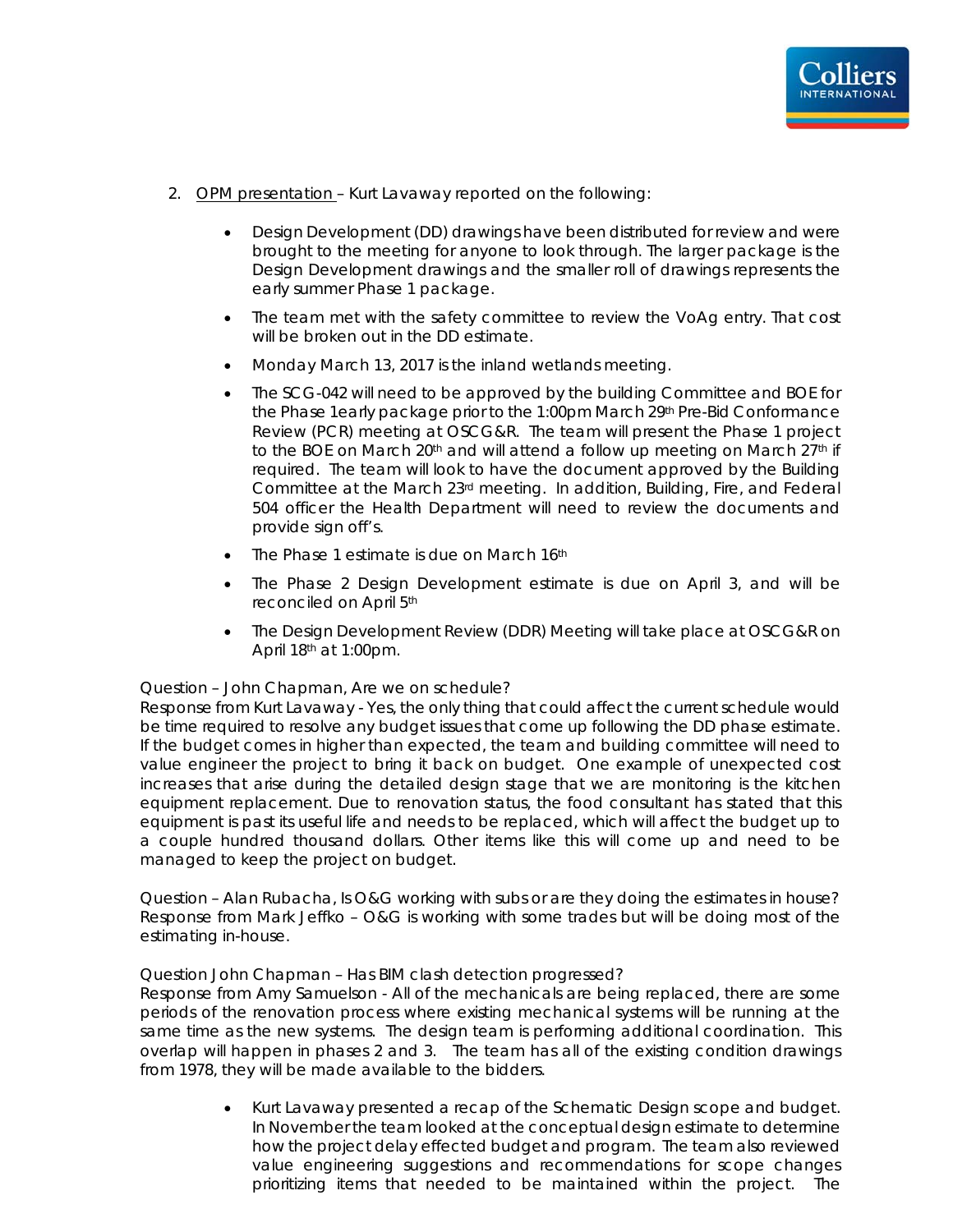

conceptual design phase and schematic design phase budgets were reconciled. The district office and school renovations were split into two separate estimates as required by OSCG&R in order to do minimal code improvements to the Central Office areas while maximizing dollars for the high school. In November 2016 the project was granted renovation status which will help to allow the district share to be under the 38.7 million dollar threshold approved at referendum in 2013, assuming all eligible reimbursement is achieved. The educational specification was revised to reflect the reduced educational project scope and approved by the BOE. The updated Ed Spec has been delivered to the OSCG&R so it will match the final design documents at the audit phase. The next steps were presented for critical project milestones.

Question from Alan Rubacha, - Have the temp classrooms been designed as appropriate learning areas?

*Response from Amy Samuelson – Yes, they will be laid out appropriately with all new finishes, lighting and technology. Two of the rooms will be computer labs.*

Question from JP Fernandes, - What is the line item that O&G carried in the estimate for the early phase 1 work?

*Response from Kurt Lavaway – The demo and phasing numbers from the SD budget will have to be compared on a percentage of work basis to the SD estimate as an early package was not considered or broken out when the SD budget was developed*.

> John Chapman commented that the current renovation design uses the existing footprint and maximized the existing space, utilizing modern design with a culture shift towards shared resources and flexibility to fit the required program areas within the existing building.

Question from Tom Hecht, - What is the current contingency value?

*Response Kurt Lavaway - The total contingency is approx. 3.4 Million. This is tight for a renovation project of this magnitude, hidden conditions or mandated changes by third parties can also effect the budget. The furniture allowances will be defined later in the process since it cannot be ordered too early as it can be discontinued.* 

Question from Alan Rubacha, – Are you looking at the FF&E budget? *Response from Kurt Lavaway -Yes, the FF&E is in the soft costs using a per student allowance.* 

Question from John Chapman, - Have you established a cash flow?

*Response from Kurt Lavaway, Yes, an initial cash flow has been provided to Wayne and he is coordinating the bonding costs, we typically reconcile the general ledger each month. Colliers will also track plan but not contracted costs to ensure that the project does not overspend on the contingency.* 

- 3. Other Business
	- Theatrical Consultant proposal The scope of the proposal has been reviewed by Colliers and clarified by SLAM. The additional service agreement totals \$9,525. John Chapman requested that the proposal be sent to his attention for final approval and execution.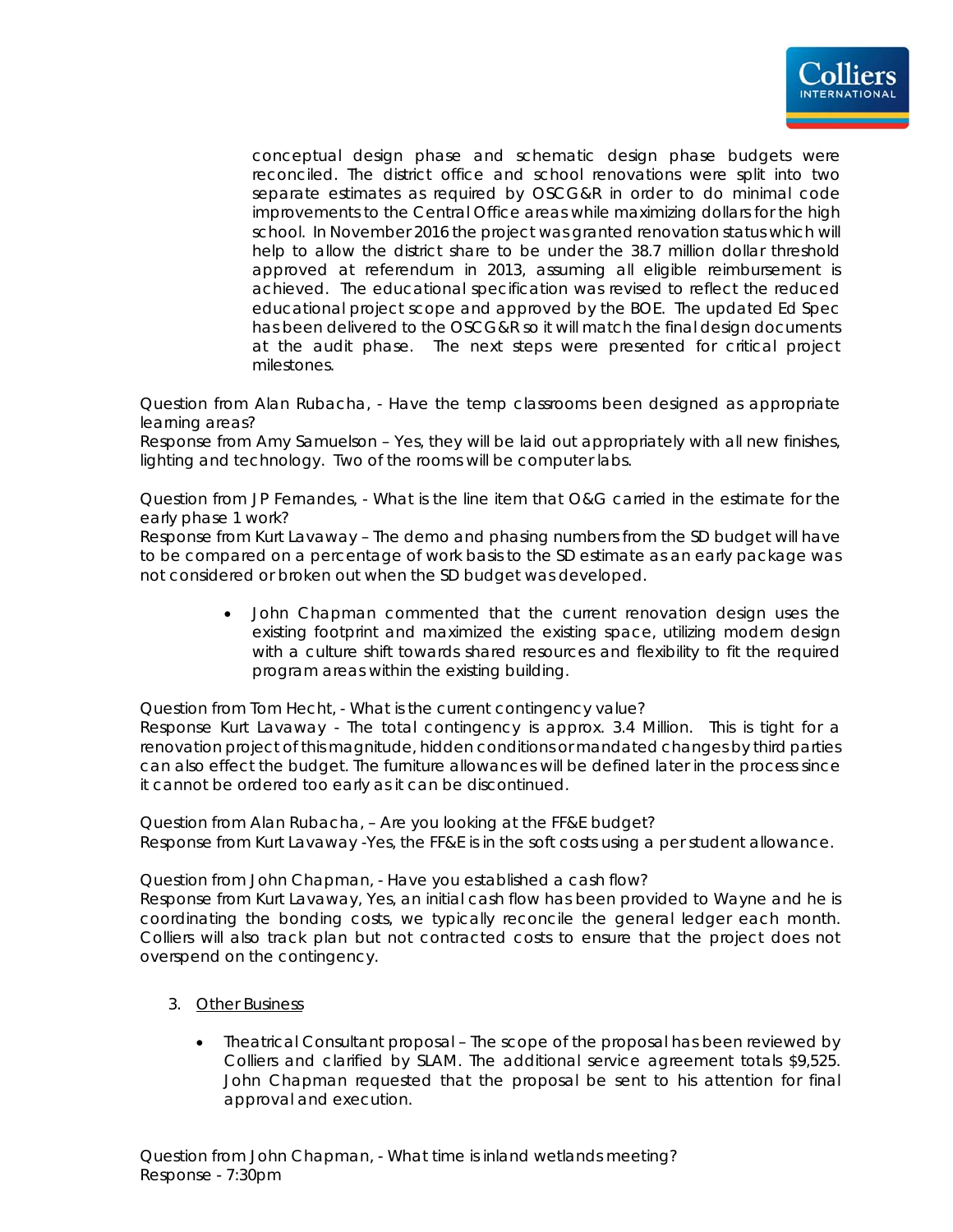

- Kurt Lavaway Stated that State requirements are changing for reimbursement from OSCG&R, renovation status will be eliminated after June 30, 2017 and the State is looking for ways to reduce their costs. That will put even more pressure on the team to manage the project scope to stay within budget.
- Colliers was requested to send a list of meetings required for BC member's attendance.
- The status of legislative approvals for the Central Office separation from the project were discussed. The total project costs will remain the same. The Legislature will vote in late June or early July of this year. All are hopeful this will be approved.
- Kurt Lavaway mentioned that the new graphics from last meeting have been sent to Maria to place on the website.
- The Building Committee would like presentation boards of renderings for the high school lobby so students, teachers and parents can see progress.

#### 4. Public Comment

#### Pam G – Woodbury –

- Seems like a fluid process, when will you know how much budget you will have for the fields?
- *Response The project scope is being managed to fit within the budget. Once the GMP has been established in November, the building committee will know how much is available for additional fields work and can accept some of the alternates at that point.*
- With the temporary work, when will you know what the final budget is? *Response - Construction will actually start in January but there will be some work this summer to get the school ready for the renovations. The final construction costs will be know after the GMP is provided from bidding in November.*
- You guys have taken on the aftermath of the project that was delayed, but if too many things are not included there will be a backlash with the budget.

#### Richard Michaels – Woodbury –

- Appreciates the efforts, questioned the comments earlier in the evening of not knowing what's in the walls, (hidden conditions). When you do get to the end of the project and there is money left what decisions are made with the money. *Response – If there is contingency money unspent at the end of the project, there will be scope items that could be put back in the project by re-bidding at that point.*
- What are the soft costs? *Response - Costs associated with design, management abatement, furniture, equipment financing, and the committee has looked closely at industry standards and the project is very lean on soft costs and contingencies*.
- The estimated non-reimbursable items are approx. 9 million dollars. *Response the State will not reimburse for a turf field and only 50% for other field work.*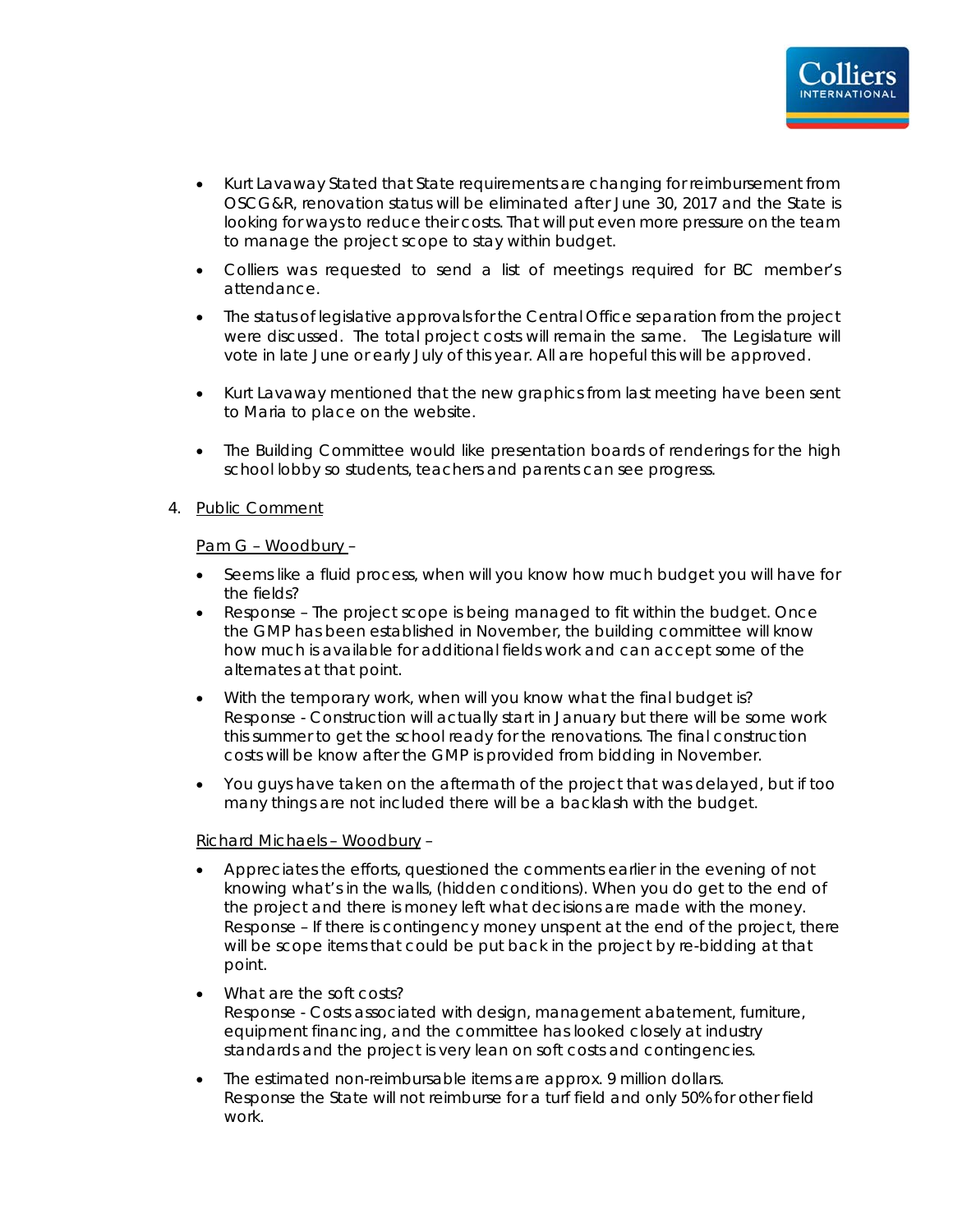

- Do tennis courts really cost 5 million dollars? *Response – That is what the professional estimators have calculated based on more than just the courts, this includes extensive excavation and other related site costs.*
- How does the committee decide to do tennis courts in place of concessions at the field, how do you balance this? *Response – All are good questions and the committee listened to athletic directors, administrators and the community and tried to incorporate as many components as possible, including both interior and exterior for athletics.*
- What was the original budget for the athletic fields? *Response –The original site costs was estimated at \$6.3 million, it was cut in half to*  fit within budget to approx. \$3 million. The biggest budget challenge was and still remains managing a project budget that lost approx. \$5.6 million dollars to escalation due to the lawsuit delay.
- At the last meeting, the auditorium had wood on the walls, a fairly large atrium has been added, why not spend it on the fields. *Response – The fields will be addressed for player safety and will be fully irrigated. The new entrance is being added for safety and gives the school and identity.*  This is also eligible for reimbursement where the fields work is reimbursed half of *the District's rate and some is not eligible at all. If the focus was on the fields, the District would not have achieved renovation status and the cost to the Town would go up significantly. All programs where effected but cuts, not just athletics but educational components as well.*
- Do we need to air condition the building? *Response – It will allow more summer use, provide comfort during the months when programs are the most intense (exams) and will provide for community use as well. Since there are increasingly multiple days where the building is well over 80 degrees*, this was discussed by the building committee at length and determined to be an appropriate use funding that matches other renovation projects across the State.

John Lewis - Woodbury-

- How big is the concession stand that is left out. *Response - It is a toilet facility of about 300s.f. which also includes a platform for parent run concessions,*
- The cost is \$387,000, why so much for such a small structure? *Response - There is no plumbing or septic at the fields and the sanitary needs to be pumped up to the school, the utilities are the challenge* and constitute much of the cost.
- We all voted on one thing but things have changed so we are getting another, would it make sense to go with 2 or 3 tennis courts? I agree with Richard about not installing air conditioning. I don't think we need a turf field, how about a grass field with lighting. The auditorium is in bad shape, why do we need a new culinary department.

*Response – New programs will take the place of the culinary space. The culinary arts program is being relocated to provide a better adjacency to the kitchen and cafeteria where it will serve the students better than from its current location upstairs. In addition, it will provide for better programs for the community as well as being able to work in conjunction with several VoAG programs.*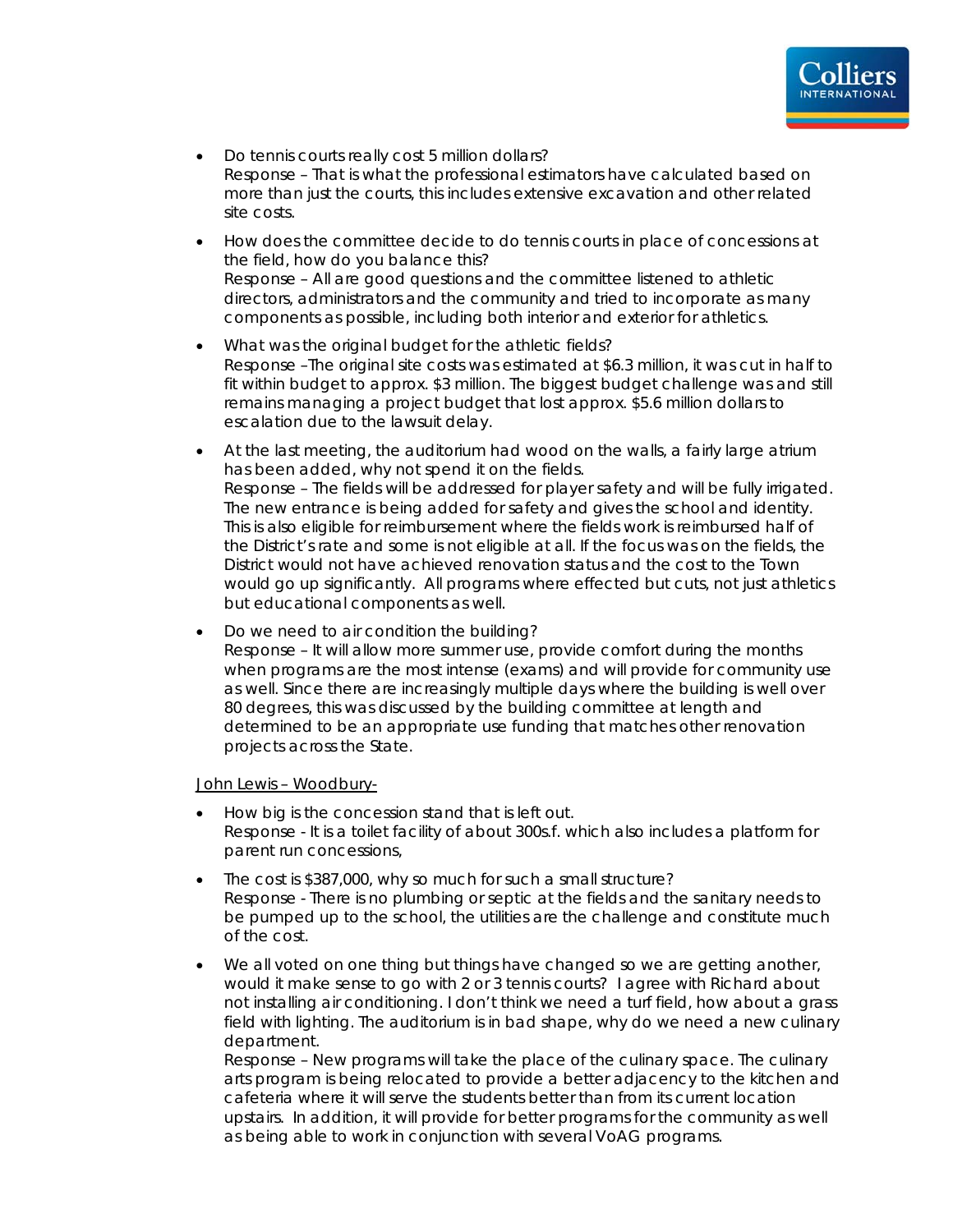

• Meeting Adjourned 8:12 pm

The next meeting will be held at **6:30 PM** on **Thursday March 23, 2017** in the High School Library Media Center, located at 5 Minor Town Road, Woodbury, CT. Additional meetings will be determined.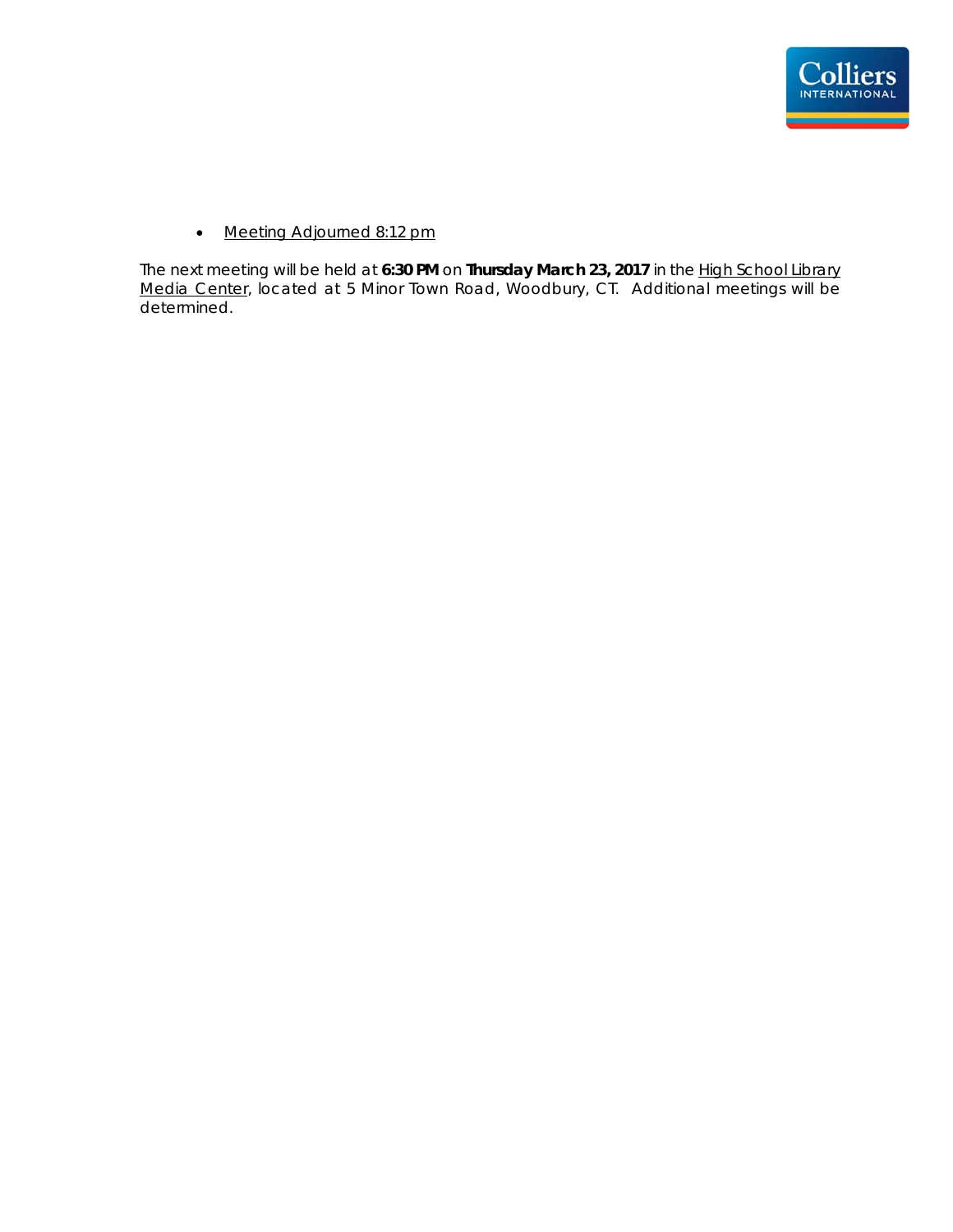# **REGION 14 NONNEWAUG HIGH SCHOOL BUILDING PROJECT**

Building Committee Presentation

March 7, 2017

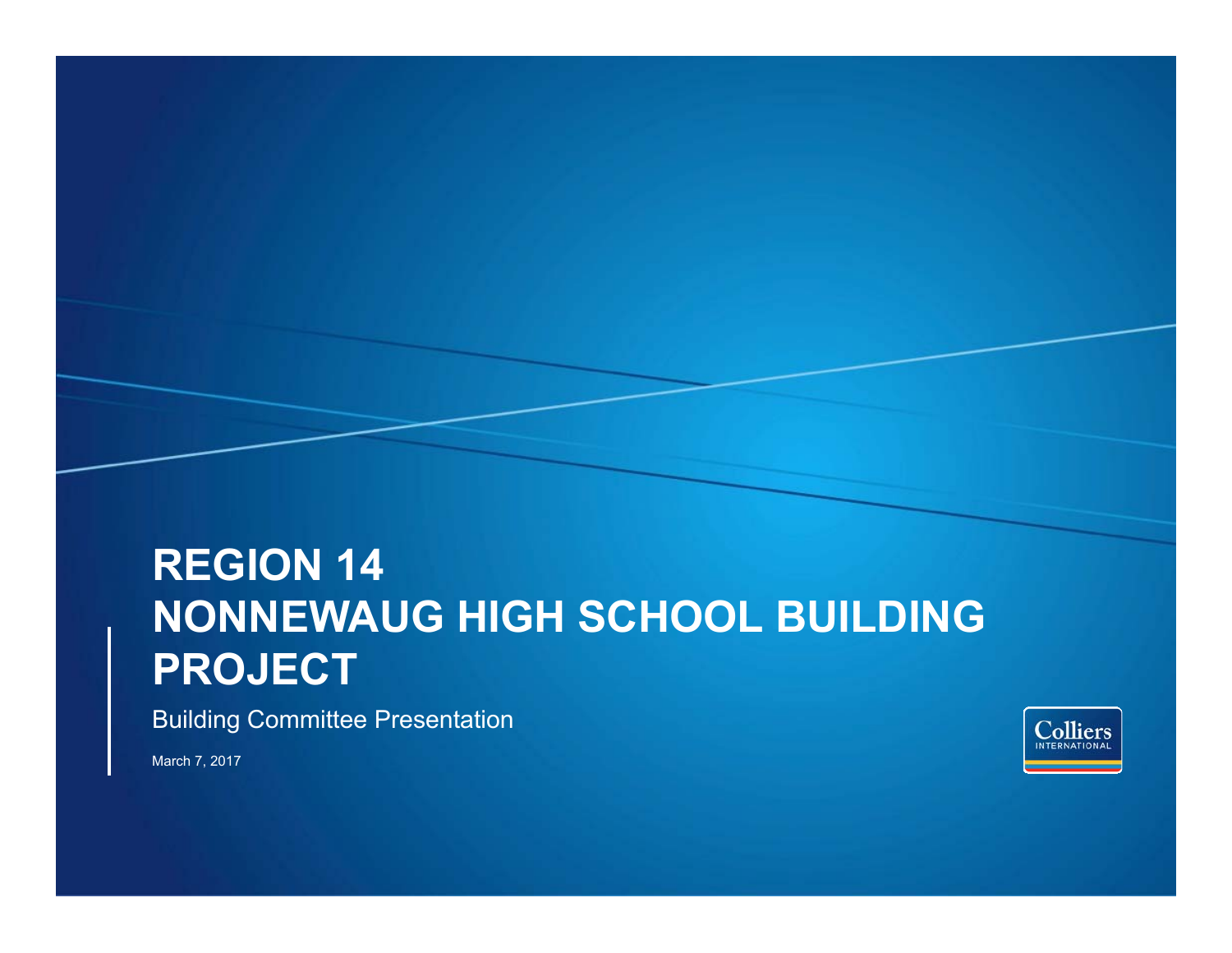## **Schematic Design Cost Summary**

### **Concept Design Estimate vs. Schematic Design Cost Estimate**

|                                          |    | A                                                                         |                | в                                                                       | С                                                    |
|------------------------------------------|----|---------------------------------------------------------------------------|----------------|-------------------------------------------------------------------------|------------------------------------------------------|
| <b>Base Project Scope</b>                |    | <b>Concept Estimate</b><br><b>Budget</b><br><b>Base Scope</b><br>08/30/16 |                | <b>SD Phase</b><br><b>Reconciled</b><br><b>Cost Estimate</b><br>11/7/16 | Variance<br>Over/(Under)<br><b>Budget</b><br>$(D-A)$ |
| <b>Building Cost -</b><br>High School    | \$ | 34,831.19                                                                 | $\sqrt[6]{2}$  | 31,460.00                                                               | (3, 371.19)                                          |
| <b>Building Cost -</b><br>Central Office | \$ | 950.32                                                                    | \$             | 977.50                                                                  | 27.18                                                |
| <b>TOTAL BUILDING CONSTRUCTION COST</b>  | \$ | 35,781.50                                                                 | \$             | 32,437.50                                                               | (3,344.00)                                           |
| Site Work Cost -<br><b>High School</b>   | \$ | 2,854.54                                                                  | $\frac{1}{2}$  | 6,052.00                                                                | 3,197.46                                             |
| Site Work Cost -<br>Central Office       | \$ | 135.00                                                                    | \$             | 120.00                                                                  | (15.00)                                              |
| Abatement                                | \$ | 2,542.07                                                                  | $\updownarrow$ | 2,200.00                                                                | (342.07)                                             |
| <b>TOTAL RELATED CONSTRUCTION COST</b>   | Ş  | 5,531.61                                                                  | \$             | 8,372.00                                                                | 2,840.39                                             |
| Design Contingency and CM Mark-ups       | \$ | 8,634.30                                                                  | $\frac{4}{5}$  | 9,488.40                                                                | 854.10                                               |
| Escalation                               | \$ | 2,120.74                                                                  | \$             | 1,879.40                                                                | (241.34)                                             |
|                                          | \$ | 10,755.04                                                                 | $\mathfrak{P}$ | 11,367.80                                                               | 612.76                                               |
| <b>TOTAL CONSTRUCTION COST ESTIMATE</b>  | \$ | 52,068.16                                                                 | \$             | 52,177.30                                                               | 109.14                                               |
| APPROVED VALUE ENGINEERING (VE)          |    |                                                                           |                |                                                                         |                                                      |
| TOTAL w/APPROVED VE                      | \$ | 52,068.16                                                                 | \$.            | 52,177.30                                                               | 109.14                                               |
| Project Related Costs (By Owner)         | \$ | 11,752.45                                                                 | $\frac{1}{2}$  | 11,752.45                                                               | 0.00                                                 |
| <b>TOTAL PROJECT COST</b>                | Ş  | 63,820.61                                                                 | \$             | 63,929.75                                                               | \$<br>109.14                                         |

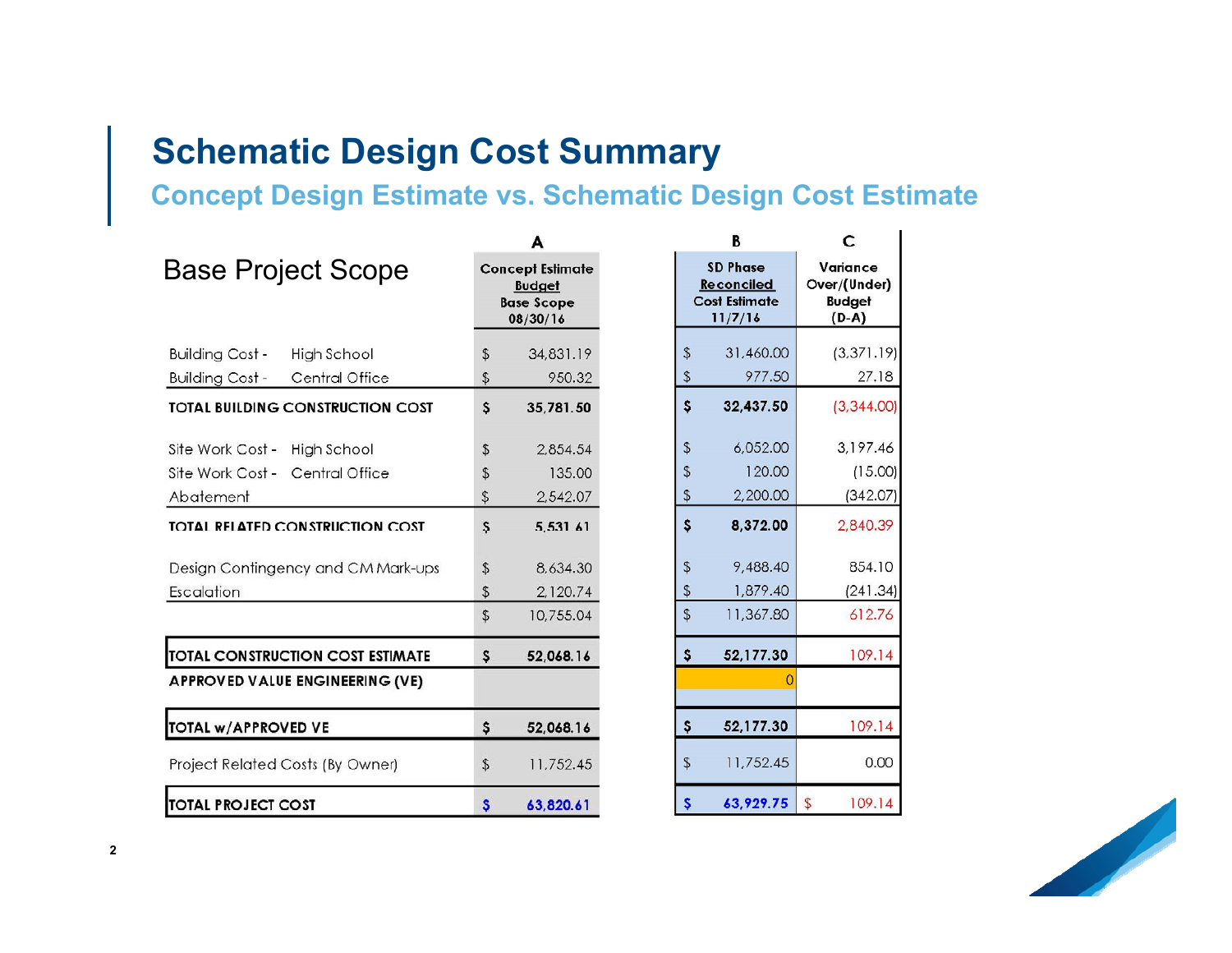## **Value Engineering Process**

|                     | <b>Alternates Pricing w/ Adjustments</b>             | 11/08/16    | 11/15/16    |
|---------------------|------------------------------------------------------|-------------|-------------|
| Alt. B1             | Canopy at Central Office                             | \$54,800    |             |
| Alt. B <sub>2</sub> | Enclosure / Connector to VoAG                        | \$27,400    |             |
| Alt. B3             | Teaching Spaces in Aud. – Main Level only            | \$93,000    |             |
| Alt. B4             | Teaching Spaces in Aud. - Main & Upper Level         | \$188,000   |             |
| Alt. S1a            | Track & Turf Field w/Irrigation                      | \$1,843,000 |             |
| <b>Alt. S1a-1</b>   | <b>Track Resurface &amp; Turf Field w/Irrigation</b> |             | \$1,127,693 |
| Alt. S1b            | <b>Track &amp; Synthetic Field</b>                   | \$2,443,400 |             |
| <b>Alt. S1b-1</b>   | <b>Track Resurface &amp; Synthetic Field</b>         |             | \$1,442,981 |
| Alt. S2             | <b>Multi-Purpose Field Lighting</b>                  | \$696,600   |             |
| Alt. S3             | <b>Aluminum Bleachers</b>                            | \$471,700   |             |
| Alt. S4             | (4) Tennis Courts                                    | \$578,600   |             |
| Alt. S5             | (2) Additional Tennis Courts                         | \$256,300   |             |
| <b>Alt. S5-1</b>    | Same as Alt. S5 but in new location                  |             | \$283,995   |
| Alt. S6             | <b>Irrigation at Existing Natural Turf Fields</b>    | \$245,200   |             |
| <b>Alt. S6-1</b>    | Same as Alt. S6 but tied to existing wells           |             | \$224,362   |
| Alt. S7             | <b>Refurbish Existing Fields</b>                     | \$662,400   |             |
| <b>Alt. S7-1</b>    | Same as S7 but with reduced scope                    |             | \$568,729   |
| Alt. S8             | <b>New Toilet and Concessions Bldg.</b>              |             | \$397,000   |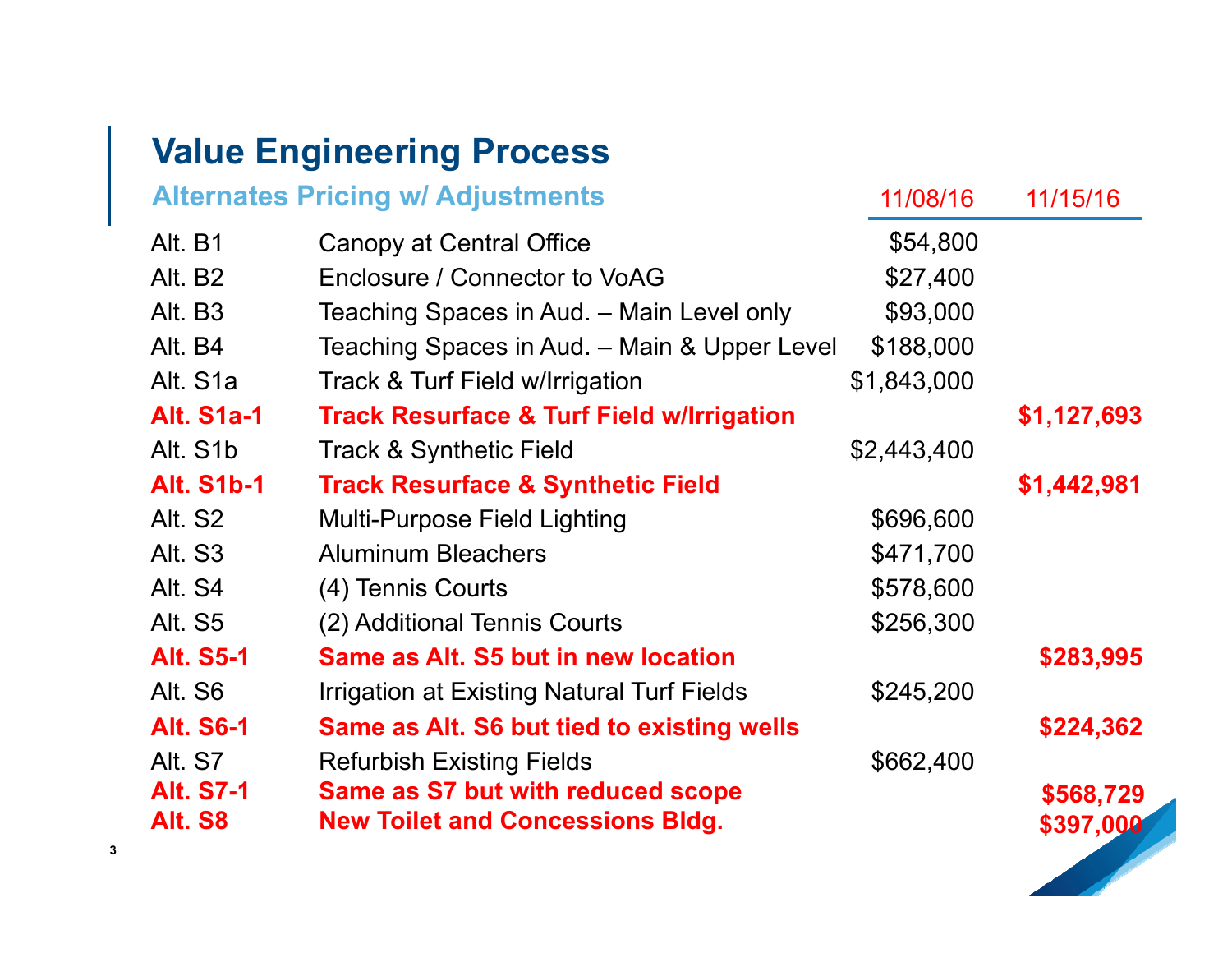## **Value Engineering Process**

## **Identify Cost Savings Opportunities**

|               |                                                                                                      |                                                          | A                                  | В                                    | C                                                                         | D                                                                         | E                          | F                                                                       | G           |                                                                                                                                                                                                                           |
|---------------|------------------------------------------------------------------------------------------------------|----------------------------------------------------------|------------------------------------|--------------------------------------|---------------------------------------------------------------------------|---------------------------------------------------------------------------|----------------------------|-------------------------------------------------------------------------|-------------|---------------------------------------------------------------------------------------------------------------------------------------------------------------------------------------------------------------------------|
| <b>ITEM #</b> | <b>ITEM DESCRIPTION</b>                                                                              | <b>DRAWING / SPEC SAVINGS ITEMS</b><br><b>REFERENECE</b> | <b>ALL VE COST</b><br>(DEDUCT)/ADD | <b>VE SAVINGS</b><br><b>BASELINE</b> | <b>PENDING /</b><br><b>POSSIBLE</b><br><b>DEFERRED</b><br>Minor<br>Impact | <b>PENDING /</b><br><b>POSSIBLE</b><br>DEFERRED/<br>Significant<br>Impact | <b>REJECTED</b>            | <b>RSD 14 SELECTED</b><br><b>REDUCTIONS</b><br>11/15/2016<br>(SD Phase) | ALT.<br>سي≖ | <b>COMMENTS</b>                                                                                                                                                                                                           |
|               | SITE / CIVIL / LANDSCAPE                                                                             |                                                          |                                    |                                      |                                                                           |                                                                           |                            |                                                                         |             |                                                                                                                                                                                                                           |
| $C-1$         | Simplify staff/event parking lot, re-design as double loaded drive                                   | <b>SLAM Sketch</b>                                       | 38.54<br>s.                        |                                      |                                                                           | 38.54                                                                     |                            | (38.54)<br>s                                                            |             | Single Loaded Drive, keep the existing dirt parking lot.                                                                                                                                                                  |
| $C-2$         | Eliminate staff/event parking lot (see note)                                                         | <b>SLAM Sketch?</b>                                      |                                    | x                                    |                                                                           |                                                                           | x                          |                                                                         |             | Additional two tennic courts will need to be elimiated in this<br>option to maintain parking count,                                                                                                                       |
| $C-2$         | Take reduction in landscaping and reeding - allowance \$150,000                                      |                                                          | š.                                 | X                                    |                                                                           |                                                                           | <b>Revised in Base</b>     |                                                                         |             | n Base Seope                                                                                                                                                                                                              |
| $C-4$         | Reduce capacity of underground storage tanks for fire suppression CES Narrative<br>system (see note) |                                                          | (305.45)                           | (305.45)                             |                                                                           |                                                                           |                            | (305.45)<br>S.                                                          |             | Review with FM<br>CES Comment: Reduced fire pump size due to manual<br>standpipes will allow for one 70,000 water storage tank<br>(Oldcastle precast model LWT) and one Oldcastle precast<br>10x16x24RC under pump house. |
| $C-5$         | Change all blue stone caps on retaining and seat walls to precast                                    |                                                          | (24.74)                            |                                      | (24.74)                                                                   |                                                                           |                            |                                                                         |             |                                                                                                                                                                                                                           |
|               |                                                                                                      |                                                          | A                                  | В                                    | C                                                                         | D                                                                         | E                          | F                                                                       |             | <u>Need SLAM to review grading to see if stain can be climinated</u>                                                                                                                                                      |
|               |                                                                                                      | <b>DRAWING / SPEC SAVINGS ITEMS</b>                      | <b>ALL VE COST</b>                 | <b>VE SAVINGS</b>                    | <b>PENDING</b><br><b>POSSIBLE</b><br><b>DEFERRED</b><br>Minor             | <b>PENDING /</b><br><b>POSSIBLE</b><br>DEFERRED/<br>Significant           |                            | <b>RSD 14 SELECTED</b><br><b>REDUCTIONS</b><br>11/15/2016               |             | Hicaption<br>SLAM: NOT POSSIBLE DUE TO EXISTING GRADING.<br>teduced in base scope                                                                                                                                         |
| <b>ITEM #</b> | <b>ITEM DESCRIPTION</b>                                                                              | <b>REFERENECE</b>                                        | (DEDUCT)/ADD                       | <b>BASELINE</b>                      | Impact                                                                    | Impact                                                                    | <b>REJECTED</b>            | (SD Phase)                                                              |             | Review with District                                                                                                                                                                                                      |
|               |                                                                                                      |                                                          |                                    |                                      |                                                                           |                                                                           |                            |                                                                         |             | <b>Maintenance Issue</b>                                                                                                                                                                                                  |
|               | <b>VE Sub-fotal</b>                                                                                  |                                                          | s.<br>(4,703.76)                   | (1.964.95)<br>∣\$                    | (766.14)<br>Ŝ                                                             | -S                                                                        | $(392.80)$ \$ $(1,579.87)$ | (2,303.84)<br>Ŝ                                                         |             | Pending Geolech Report<br>Need to meet current P&Z Requirements                                                                                                                                                           |
|               | Markup on Above                                                                                      | 23.30%                                                   | s.<br>(1,095.98)                   | [457.83]<br>- 5                      |                                                                           |                                                                           |                            | Ś.<br>(536.80                                                           |             |                                                                                                                                                                                                                           |
|               | <b>Total VE with Mark-ups</b>                                                                        |                                                          | $(5.799.74)$ \$<br>s.              | (2.422.79)                           |                                                                           |                                                                           |                            | Ŝ<br>(2.840.64)                                                         |             | SLAM to provide reduction in fixture quantity<br>SLAM to reduce if possible in DD Phase                                                                                                                                   |
|               | <b>Escalation on Above</b>                                                                           | 4%                                                       | ¢<br>(231.99)                      | (96.91)                              |                                                                           |                                                                           |                            | (113.63)<br>s                                                           |             |                                                                                                                                                                                                                           |
|               | <b>VE TOTAL</b>                                                                                      |                                                          | S.<br>$(6,031.73)$ \$              | (2,519.70)                           |                                                                           |                                                                           |                            | (2,954.26)<br>Ś                                                         |             | Scope existing pipes to inspect condition<br>Reductions will be taken where possible in DD Phase                                                                                                                          |
|               |                                                                                                      |                                                          |                                    |                                      |                                                                           |                                                                           |                            |                                                                         |             |                                                                                                                                                                                                                           |
|               |                                                                                                      |                                                          | <b>Budget</b>                      | 52.068.20<br>s                       |                                                                           |                                                                           |                            | 52,068.20<br>s                                                          |             |                                                                                                                                                                                                                           |
|               |                                                                                                      | Reconciled Estimate (11/07/16                            |                                    | 52,177.30                            |                                                                           |                                                                           |                            | 52,177.3                                                                |             |                                                                                                                                                                                                                           |
|               |                                                                                                      | Value Engineering Required to Meet Budget                |                                    | 109.10                               |                                                                           |                                                                           |                            | 109.10                                                                  |             |                                                                                                                                                                                                                           |
|               |                                                                                                      |                                                          |                                    |                                      |                                                                           |                                                                           |                            |                                                                         |             | Dependant on type of divider curtain installed (RE: Egress)                                                                                                                                                               |
|               | Total VE Savings Remaining After Meeting Budget (before mark-ups)                                    |                                                          |                                    | <b>s</b><br>(1,855.85)               |                                                                           |                                                                           |                            | [2.845.16]                                                              |             | See item No. BN-1                                                                                                                                                                                                         |
|               |                                                                                                      |                                                          |                                    |                                      |                                                                           |                                                                           |                            |                                                                         |             |                                                                                                                                                                                                                           |
| о             | Site / Civil / Landscape VE Savings Sub-total                                                        |                                                          | Ŝ<br>$(398.82)$ S                  | (305.45)                             | $(24.74)$ S<br>Ŝ                                                          | $(1.30)$ \$                                                               | (67.32)                    | \$<br>(343.99)                                                          |             |                                                                                                                                                                                                                           |
| o             | <b>Structural VE Savings Sub-total</b>                                                               |                                                          | (141.00)                           | (141.00)                             | -Ś                                                                        | -S                                                                        | Ŝ                          | Ś<br>(141.00)                                                           |             |                                                                                                                                                                                                                           |
| о             | <b>Building Exterior/Envelop VE Suggestions Sub-total</b>                                            |                                                          | Ś<br>(1.469.88)                    | (109.00)                             | Ŝ<br>(83.83)                                                              | Š.                                                                        | Š.<br>(1, 277.05)          | \$<br>(109.00)                                                          |             |                                                                                                                                                                                                                           |
| ۵             | <b>Building Interior VE Savings Sub-total</b>                                                        |                                                          | Ŝ<br>$(664.47)$ S                  | (100.00)                             | $(499.37)$ \$<br>Ŝ                                                        | (65.10)                                                                   | Š.                         | \$<br>(342.65)                                                          |             |                                                                                                                                                                                                                           |
| о             | <b>Building General VE Savings Sub-total</b>                                                         |                                                          | Ŝ                                  | s.                                   | s                                                                         | -S                                                                        | \$.                        | \$<br>$\blacksquare$                                                    |             |                                                                                                                                                                                                                           |
| о             | <b>Fire Protection VE Savings Sub-total</b>                                                          |                                                          | ¢<br>(15.00)                       | Š.                                   | ×.<br>(15.00)                                                             | -\$                                                                       | Ŝ                          | Ś<br>٠                                                                  |             |                                                                                                                                                                                                                           |
| о             | <b>Plumbing VE Savings Sub-total</b>                                                                 |                                                          | (12.20)                            | <b>&lt;</b>                          | ×.<br>(12.20)                                                             | -Ś                                                                        | Ŝ                          | Ś<br>(12.20)                                                            |             |                                                                                                                                                                                                                           |
| п             | <b>HVAC VE Savings Sub-total</b>                                                                     |                                                          | $(1,480.90)$ \$<br>s               | (877.00)                             | (131.00)<br><b>S</b>                                                      | $(258.40)$ \$                                                             | (214.50)                   | Ś<br>(922.50)                                                           |             |                                                                                                                                                                                                                           |
| о             | <b>Electrical VE Savings Sub-total</b>                                                               |                                                          | $(521.50)$ \$                      | (432.50)                             | Ŝ                                                                         | $(68,00)$ \$<br>Ŝ                                                         | (21.00)                    | \$<br>(432.50)                                                          |             |                                                                                                                                                                                                                           |



 $(4,703.76)$   $(1,764.75)$   $(766.14)$   $(392.80)$   $(1,577.87)$   $(2,303.84)$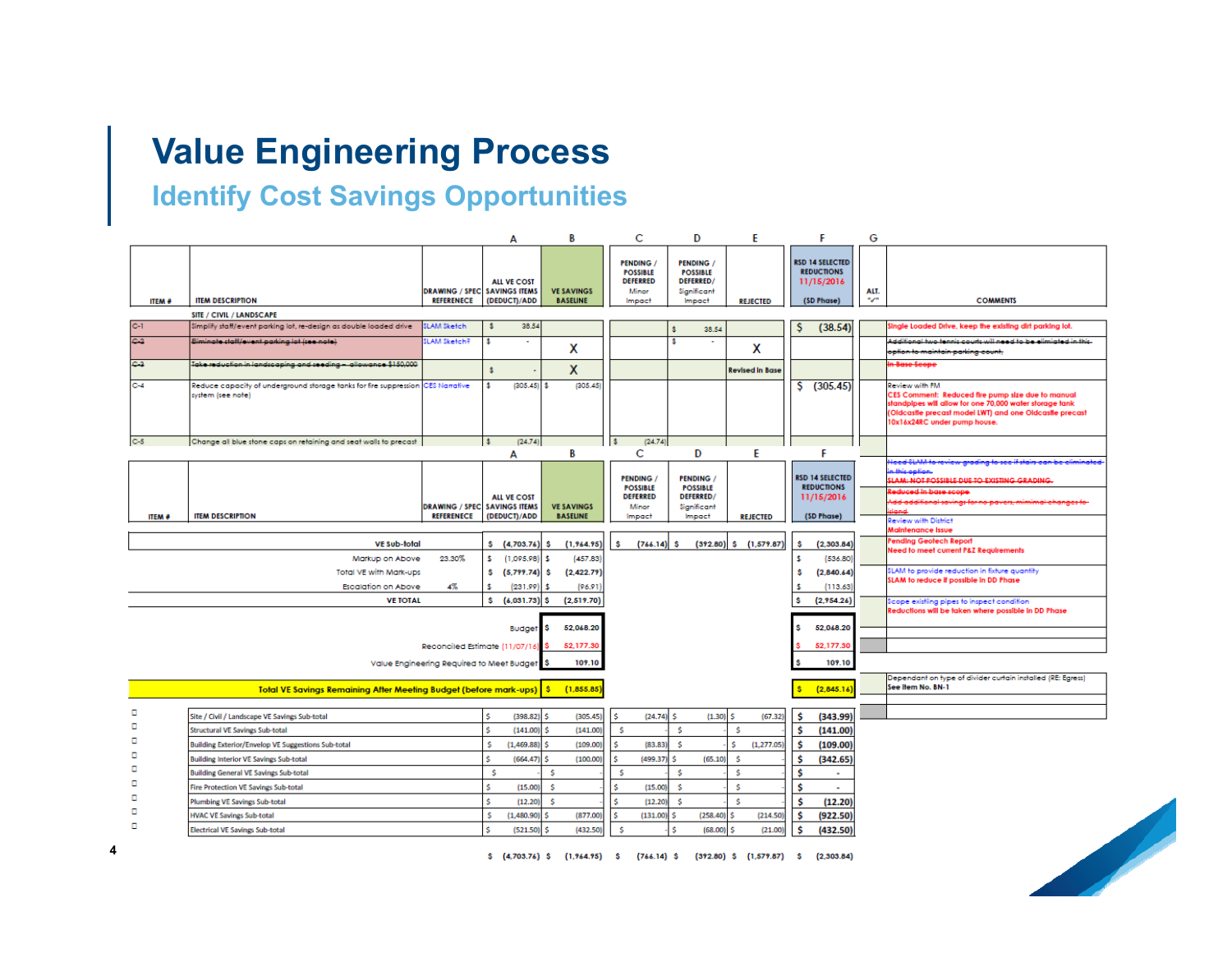## **Value Engineering Process**

**Selected Scope Inclusions & Proposed Alternates**

### **Building Committee Approved Scope Inclusions**

| Alt. B <sub>2</sub>        | Enclosure / Connector to VoAG                | \$ | 27,400      |
|----------------------------|----------------------------------------------|----|-------------|
| Alt. B3                    | Teaching Spaces in Aud. - Main Level only    | \$ | 93,000      |
| Alt. S4                    | (4) Tennis Courts                            | \$ | 578,600     |
| <b>Alt. S6-1</b>           | Same as Alt. S6 but tied to existing wells   | \$ | 224,400     |
| <b>Alt. S7-1</b>           | Same as S7 but with reduced scope            |    | 568,700     |
|                            |                                              |    | \$1,492,500 |
| <b>Proposed Alternates</b> |                                              |    |             |
| Alt. B4                    | Teaching Spaces in Aud. - Main & Upper Level | S  | 188,000     |
| <b>Alt. S1b-1</b>          | <b>Track Resurface &amp; Synthetic Field</b> |    | \$1,443,000 |
| <b>Alt. S5</b>             | (2) Additional Tennis Courts                 | \$ | 256,300     |
| Alt. S8                    | <b>New Toilet and Concessions Bldg.</b>      |    | 397,000     |
|                            |                                              |    | \$2,284,300 |

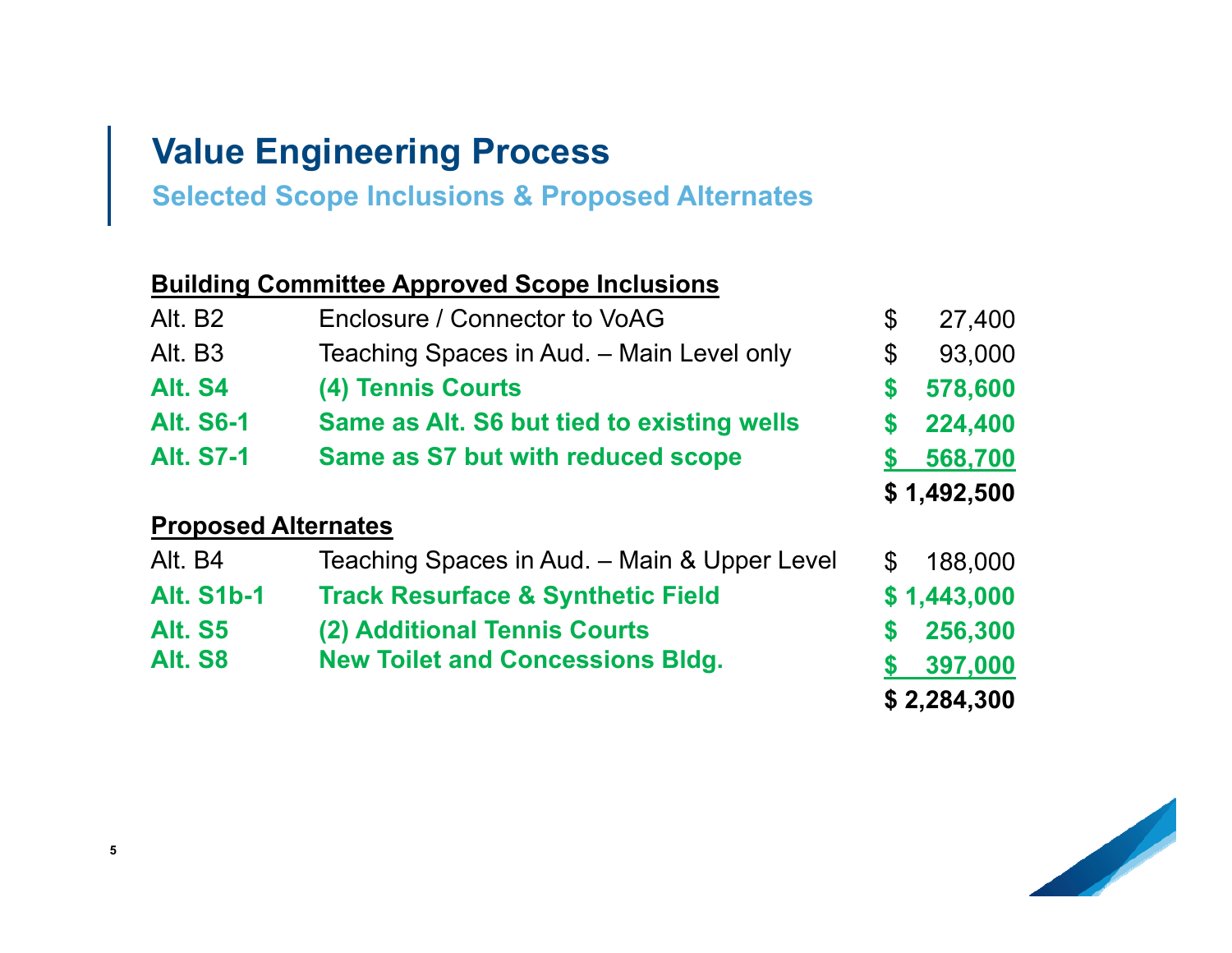## **Schematic Design Budget Summary**

**Overall Project Budget**

**6**

| <b>Construction Budget (Conceptual Estimate)</b>                                                            | \$52,068,200                                                                      |
|-------------------------------------------------------------------------------------------------------------|-----------------------------------------------------------------------------------|
| <b>Construction Budget (Reconciled SD Estimate)</b>                                                         | \$52,177,300                                                                      |
| <b>Total FF&amp;E</b><br><b>Total Fees and Expenses</b><br><b>Total Contingency</b><br><b>Project Costs</b> | $\mathfrak{S}$<br>2,566,400<br>\$<br>5,688,400<br>3,497,600<br>\$<br>\$11,752,400 |
| Selected / Approved VE Options                                                                              | \$ (2,954,260)                                                                    |
| <b>Added Costs</b><br><b>Added Items to Base Scope</b>                                                      | 1,492,490<br>\$                                                                   |
| <b>Total Revised Project Budget</b><br>Variance Over / (Under)                                              | \$62,467,930<br>\$(1,352,700)                                                     |
| <b>Total Approved Project Budget</b>                                                                        | \$63,820,605                                                                      |

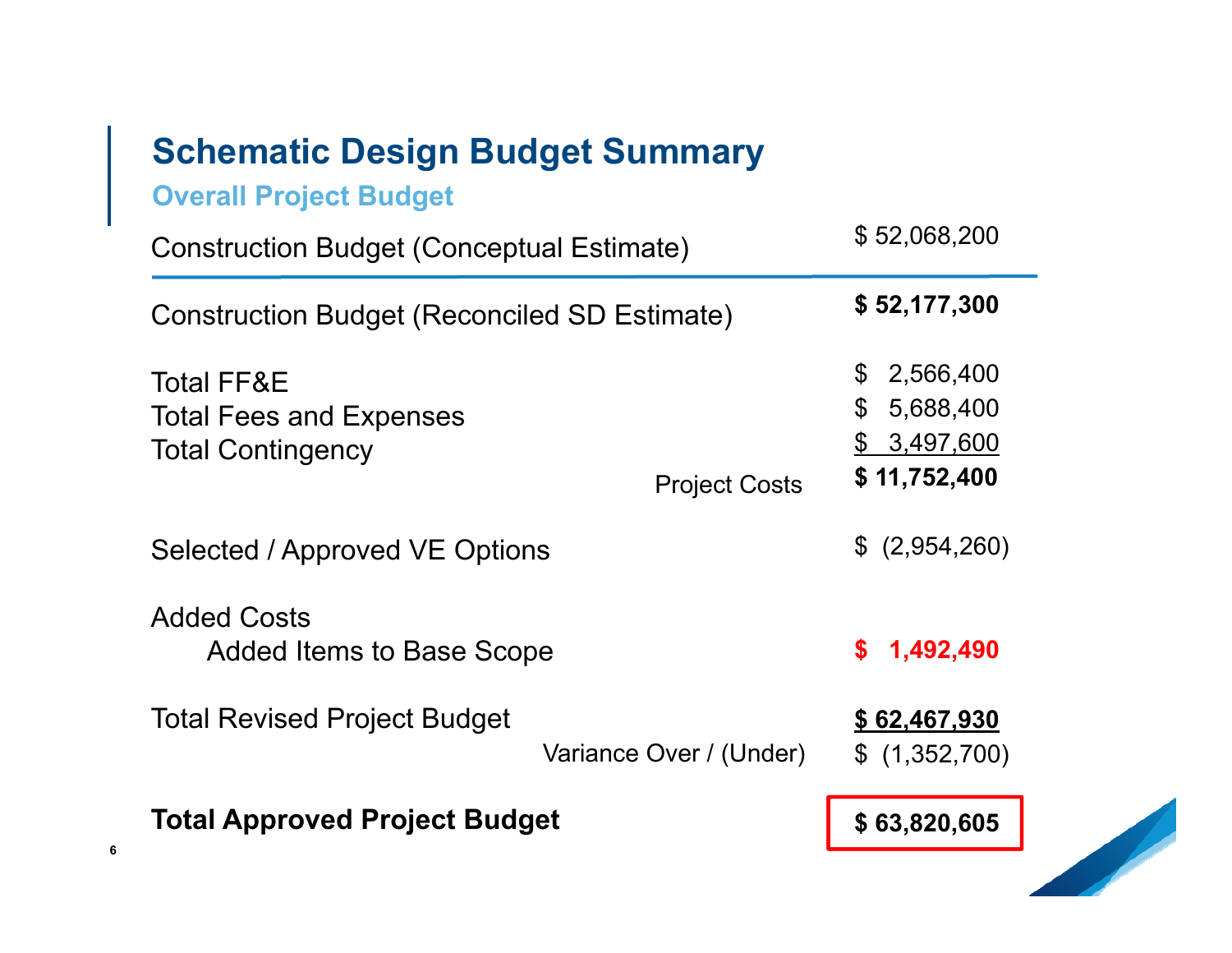## **Schematic Design Budget**

### **Includes Approved Value Engineering and Alternates**

| 11/15/16 |                                                       |    | <b>Total Project</b> |    |                                |              |                        |
|----------|-------------------------------------------------------|----|----------------------|----|--------------------------------|--------------|------------------------|
|          |                                                       |    | <b>Budget</b>        |    | <b>Separated Grant Funding</b> |              |                        |
|          |                                                       |    | Reconciled           |    |                                |              |                        |
|          |                                                       |    | <b>SD Estimate</b>   |    | <b>NHS</b>                     |              | <b>District Office</b> |
|          |                                                       |    | (includ. VE)         |    | <b>Renovations</b>             |              | <b>Renovations</b>     |
|          | Costs are shown in thousands \$(000) (see note 1)     |    | 11/15/2016           |    | 11/15/2016                     |              | 11/15/2016             |
| ī.       | <b>Building Construction</b>                          |    |                      |    |                                |              |                        |
| А.       | New Entry Vestibule & Culinary Arts Infill            |    | w/Reno               |    | w/Reno                         |              | n/a                    |
| в.       | <b>Existing Building Renovations</b>                  |    | 31,460.0             |    | 31,460.0                       |              | n/a                    |
| C.       | <b>District Office Renovations</b>                    |    | 977.5                |    | n/a                            |              | 977.5                  |
|          | <b>Total Building Construction</b>                    | \$ | 32,437.5             | s  | 31,460.0                       | s            | 977.5                  |
| II.      | <b>Related Construction</b>                           |    |                      |    |                                |              |                        |
| А.       | Sitework (See Note 2)                                 |    | 6,172.0              |    | 6,052.0                        |              | 120.0                  |
| в.       | <b>Hazardous Materials</b>                            |    | 2,200.0              |    | 2,200.0                        |              | <b>Not Included</b>    |
| C.       | Design Contingency (See Note 3)                       |    | 3,391.9              |    | 3,310.8                        |              | 81.1                   |
|          | <b>Total Related Construction</b>                     |    | 11,763.9             |    | 11,562.8                       |              | 201.1                  |
|          | <b>SubTotal Construction - Current</b>                | s  | 44,201.4             | s  | 43,022.8                       | $\mathbf{s}$ | 1,178.6                |
| III      | <b>Inflation - 2017 Construction</b>                  |    | 1,879.4              |    | 1,839.6                        |              | 39.8                   |
|          | General Conditions / Construction Mgmt. Services      |    | 6,096.5              |    | 5,986.3                        |              | 110.2                  |
|          | <b>Total Construction - Escalated</b>                 | \$ | 52,177.3             | s  | 50,848.7                       | $\mathbf{s}$ | 1,328.6                |
| IV.      | <b>Furniture, Fixtures &amp; Equipment (FF&amp;E)</b> |    |                      |    |                                |              |                        |
|          | <b>Total FF &amp; E</b>                               |    | 2,566.4              |    | 2,557.6                        |              | 11.0                   |
| v.       | <b>Fees and Expenses</b>                              |    |                      |    |                                |              |                        |
|          | <b>Total Fees and Expenses</b>                        |    | 5,688.4              |    | 5,542.6                        |              | 145.8                  |
| VI.      | Contingency                                           |    |                      |    |                                |              |                        |
|          | Total Contingency (See Note 7)                        |    | 3,497.6              |    | 3,403.2                        |              | 94.4                   |
|          | <b>Total Project</b>                                  | \$ | 63,929.7             | \$ | 62,352.1                       | s            | 1,579.8                |
|          | Approved Value Engineering (See note 4)               |    | (2,954.3)            |    | (2,954.3)                      |              |                        |
|          | Approved Scope Inclusion (See note 5)                 |    | 1,492.5              |    | 1,492.5                        |              |                        |
|          | <b>Total Project w/Value Engineering</b>              | \$ | 62,467.9             | s  | 60,890.3                       | <b>S</b>     | 1,579.8                |
|          | Variance to Budget (Over) / Under (See Note 6)        |    | 1,352.7              |    | 1,320.7                        |              | 29.8                   |
|          | <b>Total Project Budget</b>                           | Ś  | 63,820.6             |    | \$63,820.6                     |              |                        |

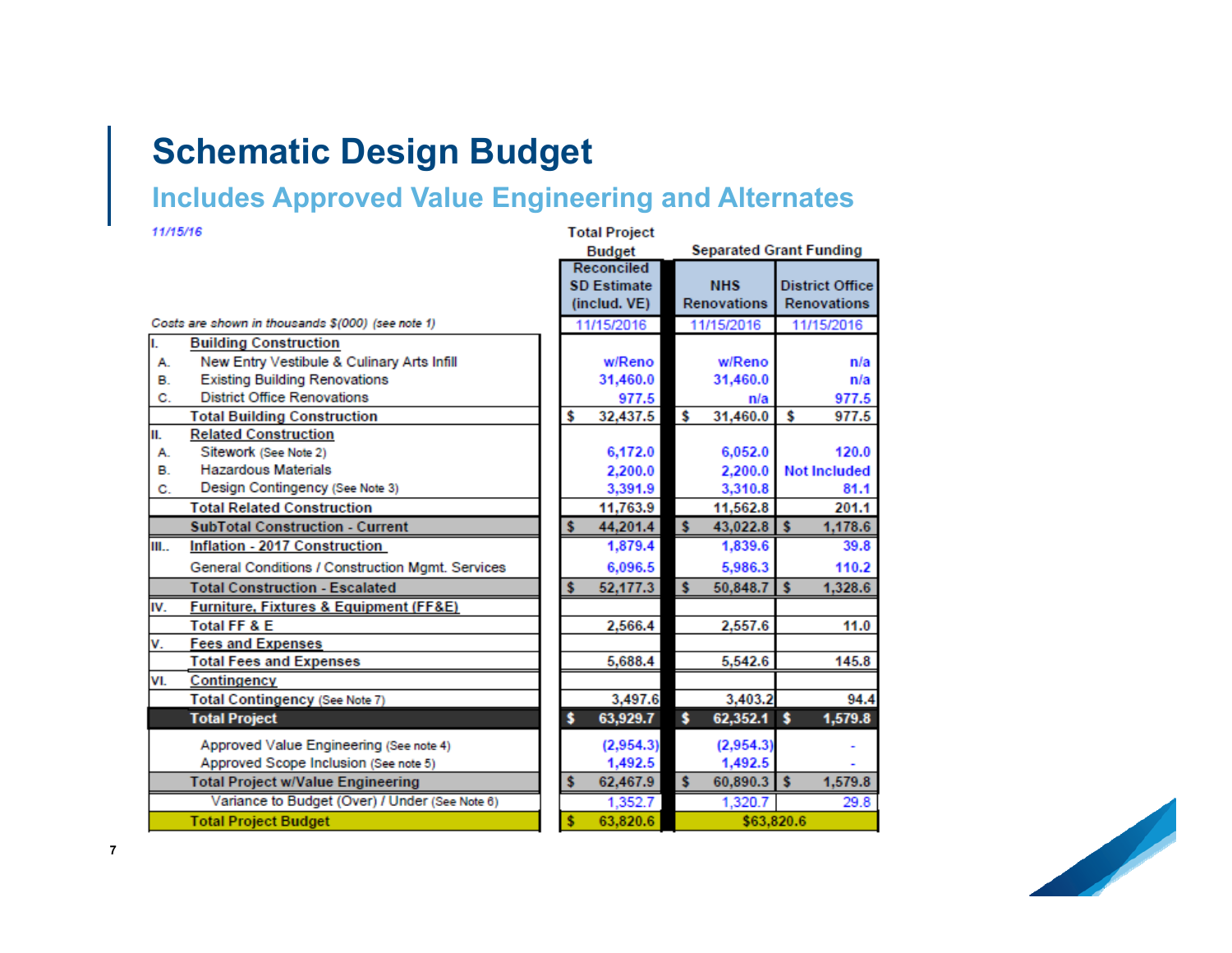DRAFT

## **State Reimbursement Considerations**

**Based on Assumptions for Renovation Status Achieved in Nov., 2016**

### **RENOVATION STATUS**

| \$63,820,605                                            |                                                                |
|---------------------------------------------------------|----------------------------------------------------------------|
| \$8,823,667<br>(assumed 12% @ HS/ 50% @ Central Office) | Site scope could affect the                                    |
| \$54,996,938                                            | reimbursement rate and<br><b>District Share of the Project</b> |
| 47.86%                                                  | cost.                                                          |
| 47.66%                                                  | Value Engineering to achieve                                   |
| <b>Estimated State Reimbursement</b><br>\$26,101,266    | added site scope could                                         |
| \$28,895,672                                            | impact ineligible costs.                                       |
| \$37,719,339                                            | Audit will look to the ED Spec<br>in reviewing final           |
| \$38,765,310                                            | reimbursements.                                                |
| \$1,045,971                                             |                                                                |
|                                                         |                                                                |



**8**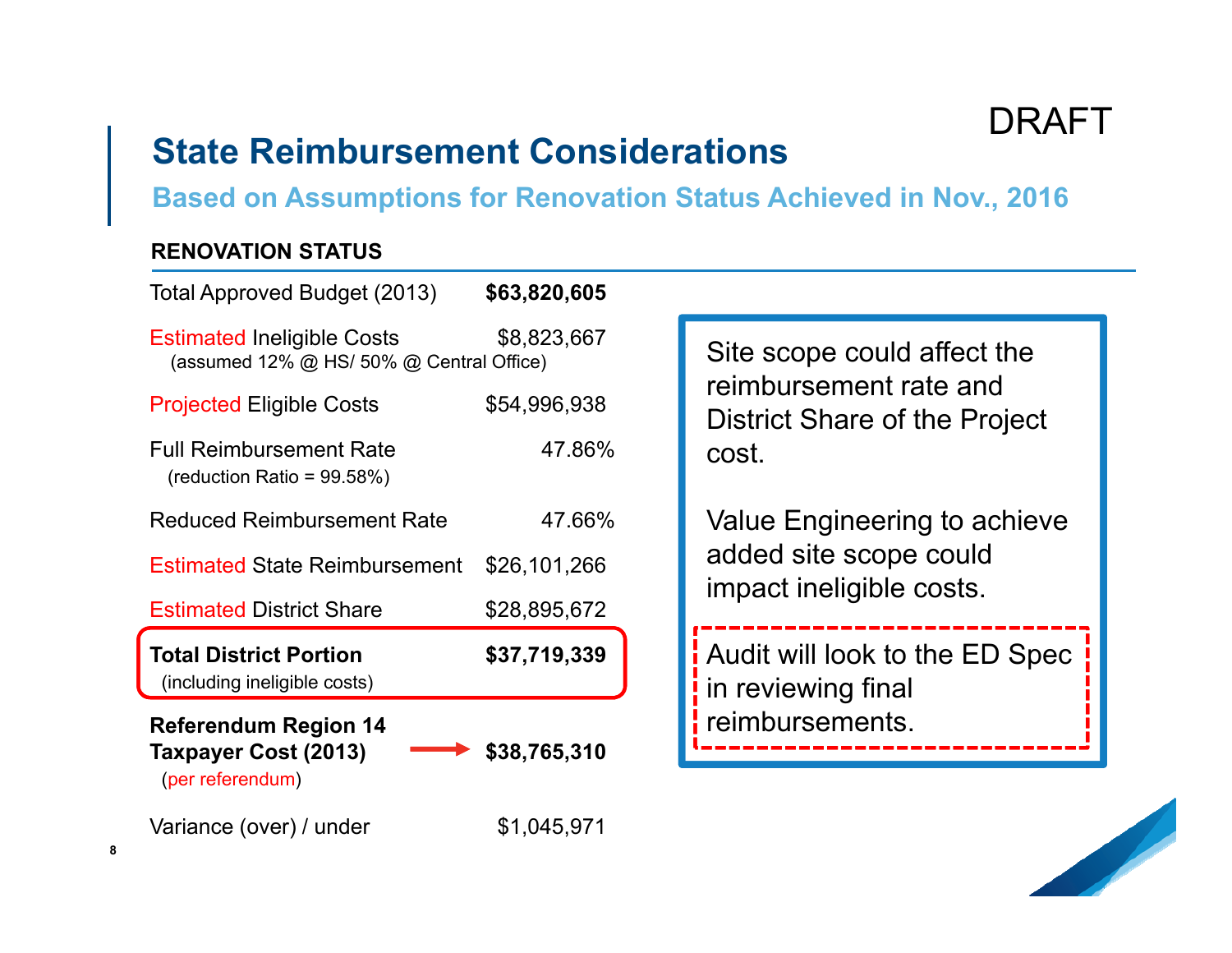## **Next Steps**

Next Steps

- •Early Package Estimate Review March 20 & 23, 2017
- •Early Package State Review (PCR) March 29, 20
- •
- •**Review Design Development Estimate April 11, 2017**
- •HS Project - State Review (DDR) April 18, 2017
- •Start Construction Documents Phase April 19, 2017
- $\bullet$ Bid Early Package **April**, 2017
- •Start Construction – Temp Classrooms June, 2017
- •Move Central Office to MS **July**, 2017

Permitting Process **March – May, 2017**